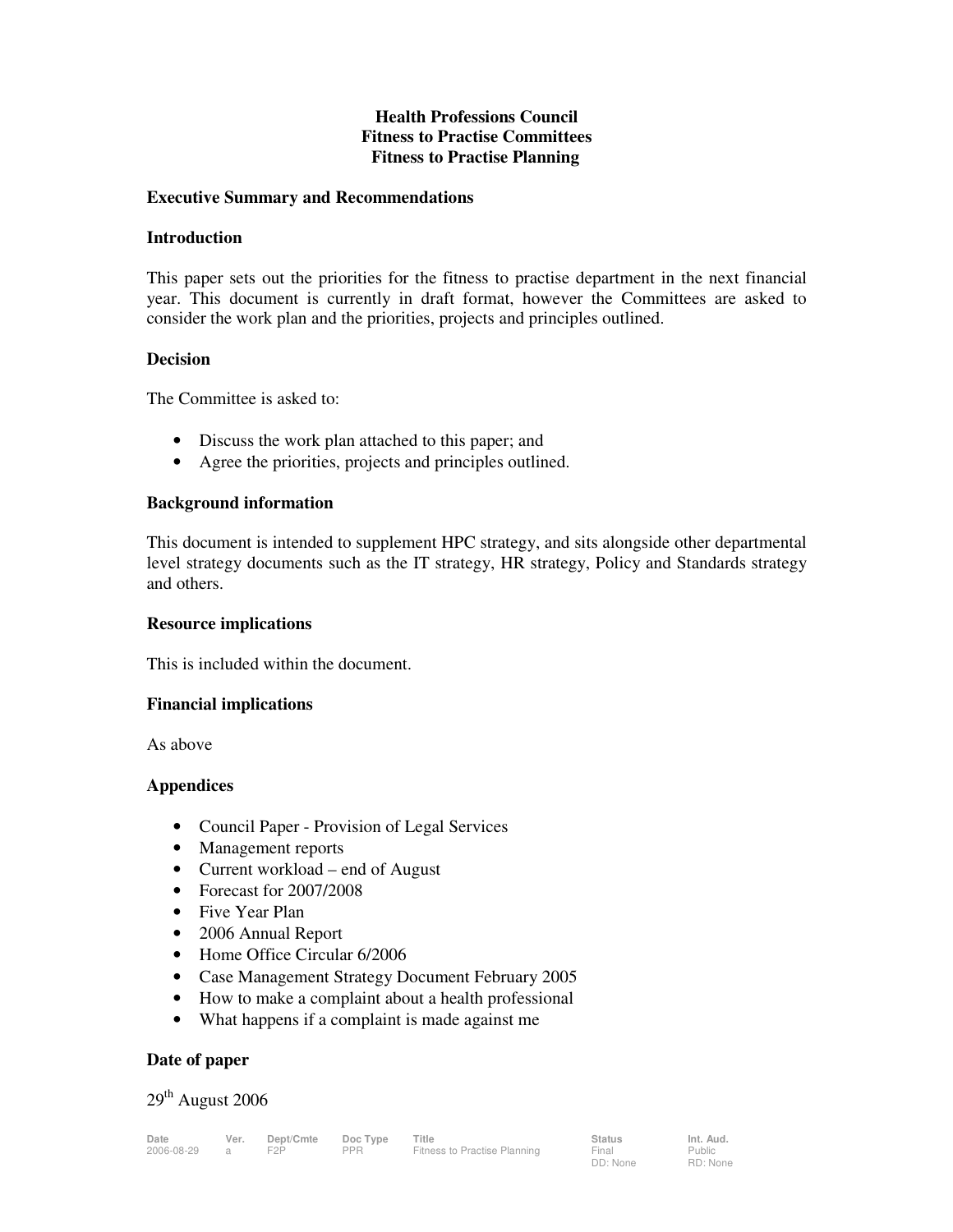# **Fitness to Practise Department 2006**

# **Contents**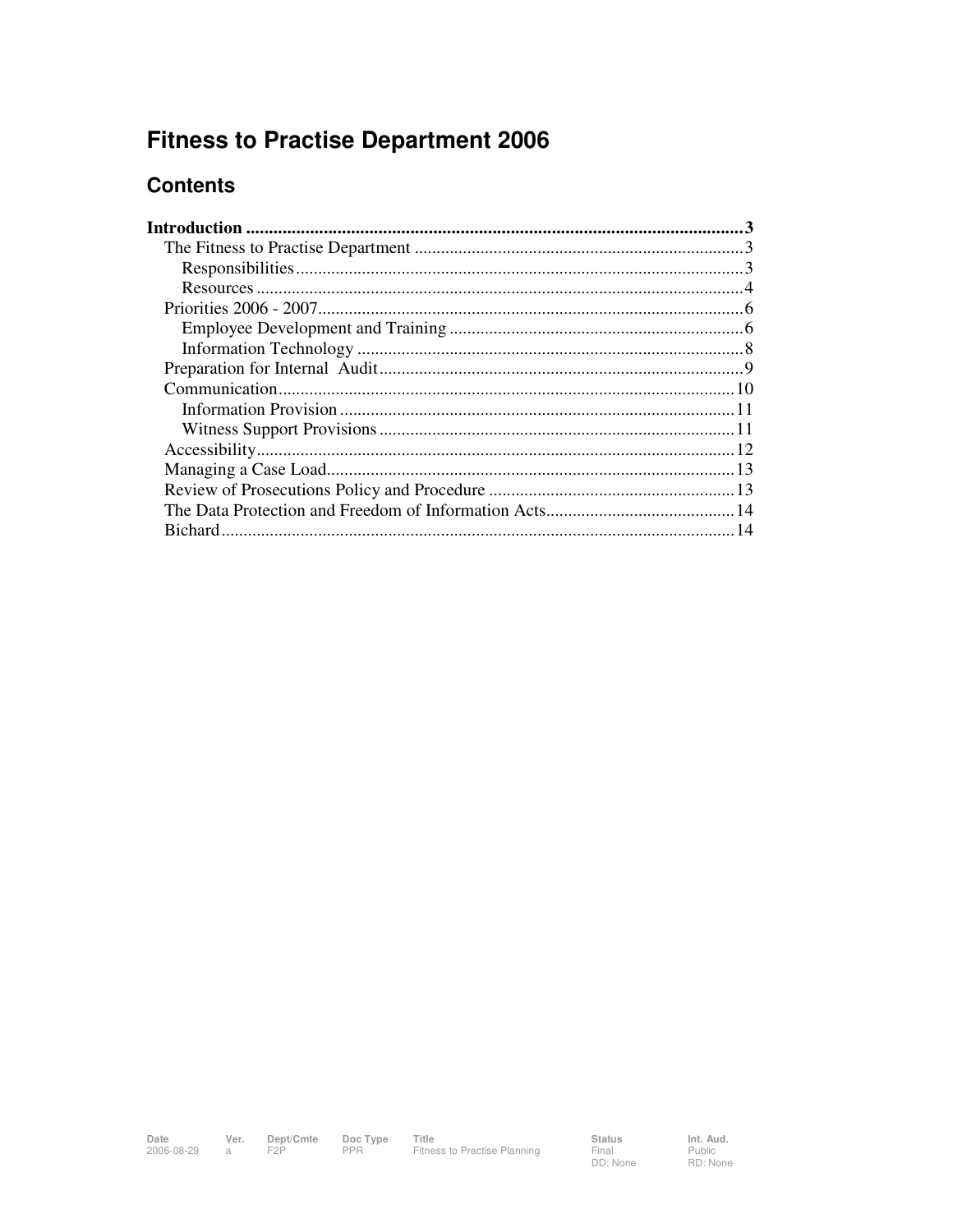# **1. Introduction**

# (a) The Fitness to Practise Department

The Fitness to Practise Department has been in existence since HPC was first established. However, the past year has seen a number of significant changes in the Department's functions as a range of best practice procedures have been adopted and processes implemented and maintained.

This document explains the updated priorities for rest of the financial year and for the years ahead. It also explains where we are, what we do and what needs to be done.

The Fitness to Practise department, due to the nature of its work, will also have to manage high profile cases which attract media interest and allegations which may require an immediate interim order. There is a need to implement risk profiling to ensure high risk cases are dealt with appropriately. It is important that departmental planning allows for timely responses to unpredictable situations when they arise.

The document also details how the department will grow and continue working to ensure that all operational and strategic demands are met and to ensure that cases are investigated properly, complainants and registrants are kept informed and that cases are brought to panel quickly and that resources are used to their best effect.

The focus to date in the fitness to practise department has been on the visible end of the fitness to practise process, in line with Council's policy to design a non confrontational process. Fine tuning continues, particularly in the area of decision making, but it is now intended to put more emphasis on the behind the scenes aspects of the department.

# (i) Responsibilities

The Fitness to Practise department is responsible for the following functions at the Health Professions Council:

- Registration Appeals;
- Management of the fitness to practise process including the investigation of allegations and arranging panels to hear cases;
- Health and Character Declarations including declarations on admission, readmission and renewal to the register and
- Prosecution of Offences the offences that can be prosecuted are set our in Article 39 of the Health Professions Order 2001 and include:
	- **Misuse of title**
	- **Fraudulently procuring an entry in to the register**
	- Failure to provide documents or attend a hearing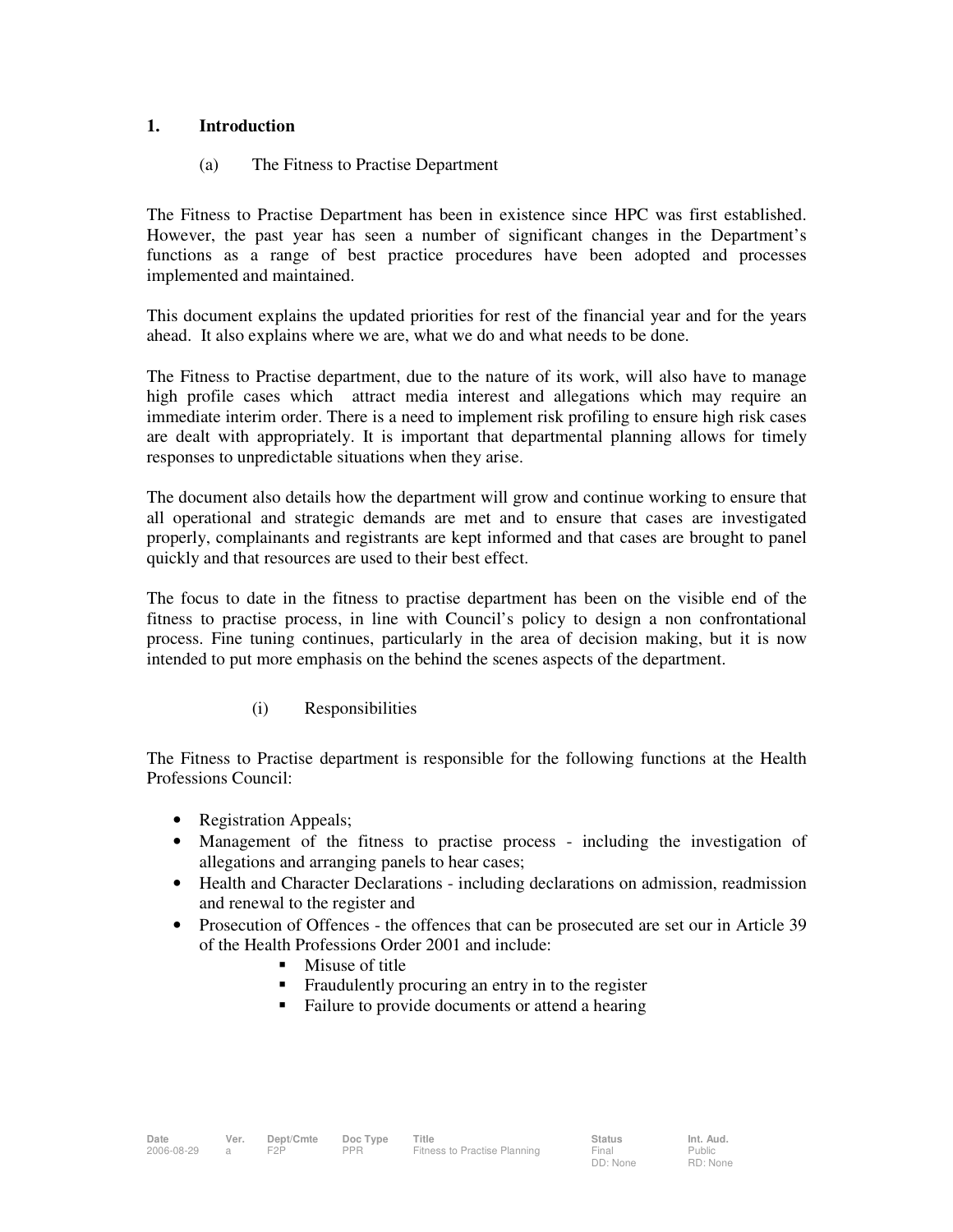(ii) Resources

#### **The Team**

The fitness to practise budget for 2006/2007 currently assumes a team of 13 individuals. The team is made up as follows:

| <b>Name</b>           | <b>Job Title</b>                          |
|-----------------------|-------------------------------------------|
| Kelly Johnson         | Director of Fitness to Practise           |
| Eve Seall             | <b>Fitness to Practise Manager</b>        |
| Sabrina Adams         | Case Manager                              |
| Mick Calligy          | Case Manager                              |
| Nick Grassby          | Case Manager                              |
| Zoe Maguire           | Case Manager                              |
| Emma Pearce           | Case Officer                              |
| Simon Thompson        | Case Officer                              |
| James Bryant          | Hearings Officer                          |
| Gemma Lee             | Hearings Officer                          |
| Emma Bowman           | Team Administrator                        |
| Merle McKinley McNair | PA to the Director of Fitness to Practise |

The FTP Manager is responsible for the day-to-day running of the department which includes case and hearing allocation, case tracking, weekly planning and reviewing standards.

Each Case Manager has a case load for which they are responsible for the investigation of allegations (including the taking of witness statements as necessary, preparing a case for investigating panels (including the particularisation of an allegation) and presentation of those cases to investigating panels, presentation of interim orders and interim order reviews where appropriate. The majority of interim orders are now presented by the team in their capacity as presenting officers. They are also responsible for post investigating panel cases, which includes instructing lawyers, communicating with witnesses and tracking suspension orders and conditions of practice orders. The case managers deal with a 'live' case load of approximately 40 investigating panel cases and 30 post investigating panel cases

One case manager is also responsible for the management of the registration appeals process which currently consists of approximately 50 live registration appeals.

Case Officers are responsible for investigating complaints about the misuse of title, preparing cases for registration panels and a fitness to practise case –load of approximately 10-15 cases. The Case Officer FTP case load generally consists of conviction cases, simple misconduct and incorrect entries. They are also currently assisting in setting a number of fitness to practise hearings.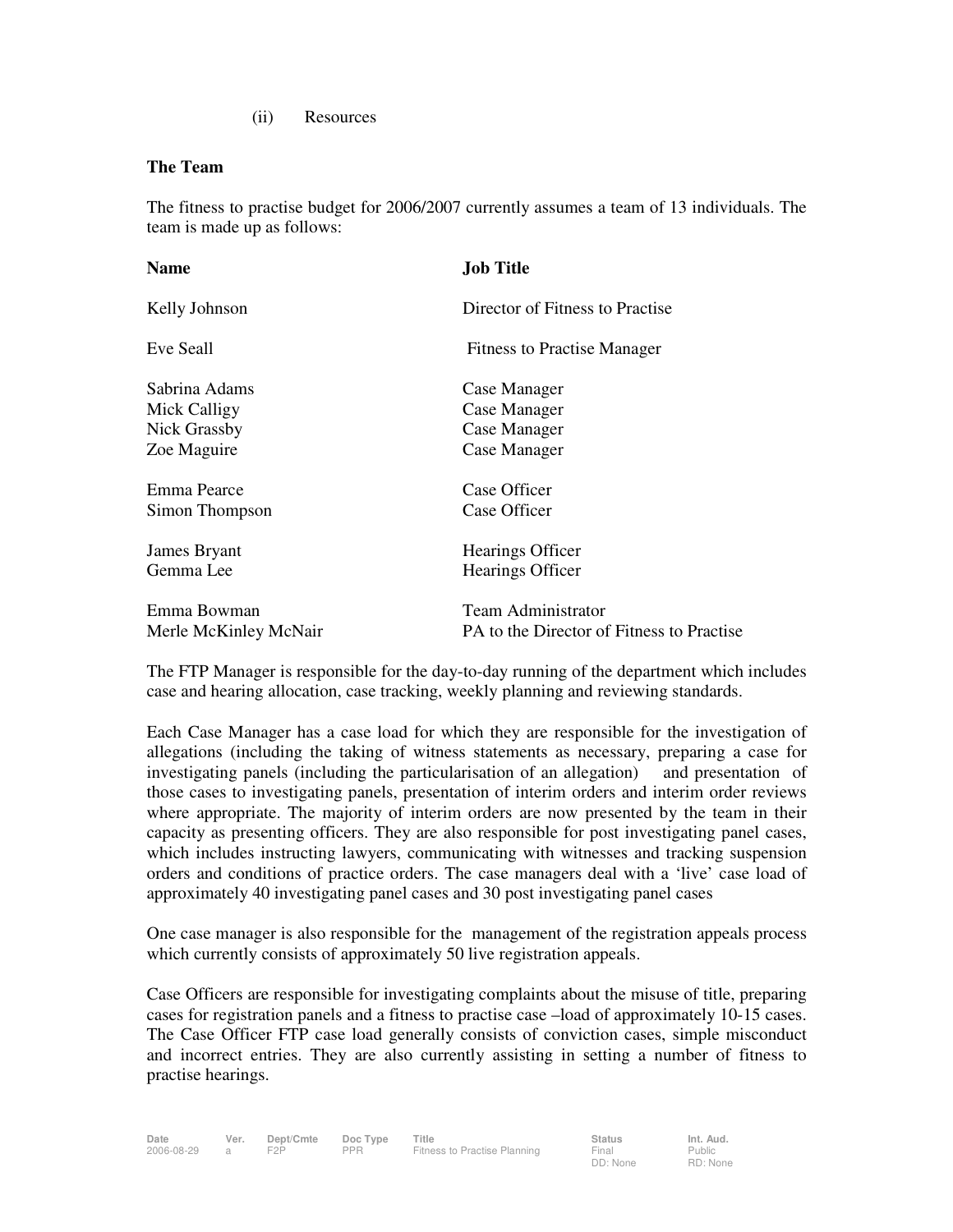Hearings Officers are responsible for arranging all fitness to practise hearings including reviews of orders and interim orders. They also act as clerk to the tribunal. They undertake all follow-up work after a hearing and some elements of HPC's witness support provisions. It is anticipated that there will be approximately 250 days of hearings in 2006-2007 where approximately 350 cases will be considered. At the end of July 70 full FTP cases were ready for hearing and required a date for hearing. There is also an ongoing necessity to schedule interim orders, interim order reviews and review hearings.

The Team Administrator is responsible for arranging travel for witnesses and employees, some elements of the witness support provisions (including seeking available dates for panels and collation of the witness provisions questionnaire), all hearing preparation, transcripts and maintenance of the HPC alerts database. The team administrator is also responsible for the logging and tracking of all invoices to ensure that the particular cost was incurred. This information assists in the budget forecasting and the cost analysis of fitness to practise cases.

It is envisaged that a further fitness to practise manager will be appointed if as expected, the work load for the fitness to practise department increases. One fitness to practise manager will be responsible for the investigative process, the other for the administrative process (including hearings management, registration appeals and witness management). Further case managers and hearings officers will be appointed in 2007/2008.

It is envisaged that this structure will be in place by June 2007.

Attached as an appendix to this document are:

- Management reports
- Current workload as at end of August
- Forecast for 2007/2008
- Numbers from the five year plan

#### **Financial**

The current fitness to practise budget is around £2.6 million. This is approximately  $25\%$  of the total HPC budget for 2006/2007.

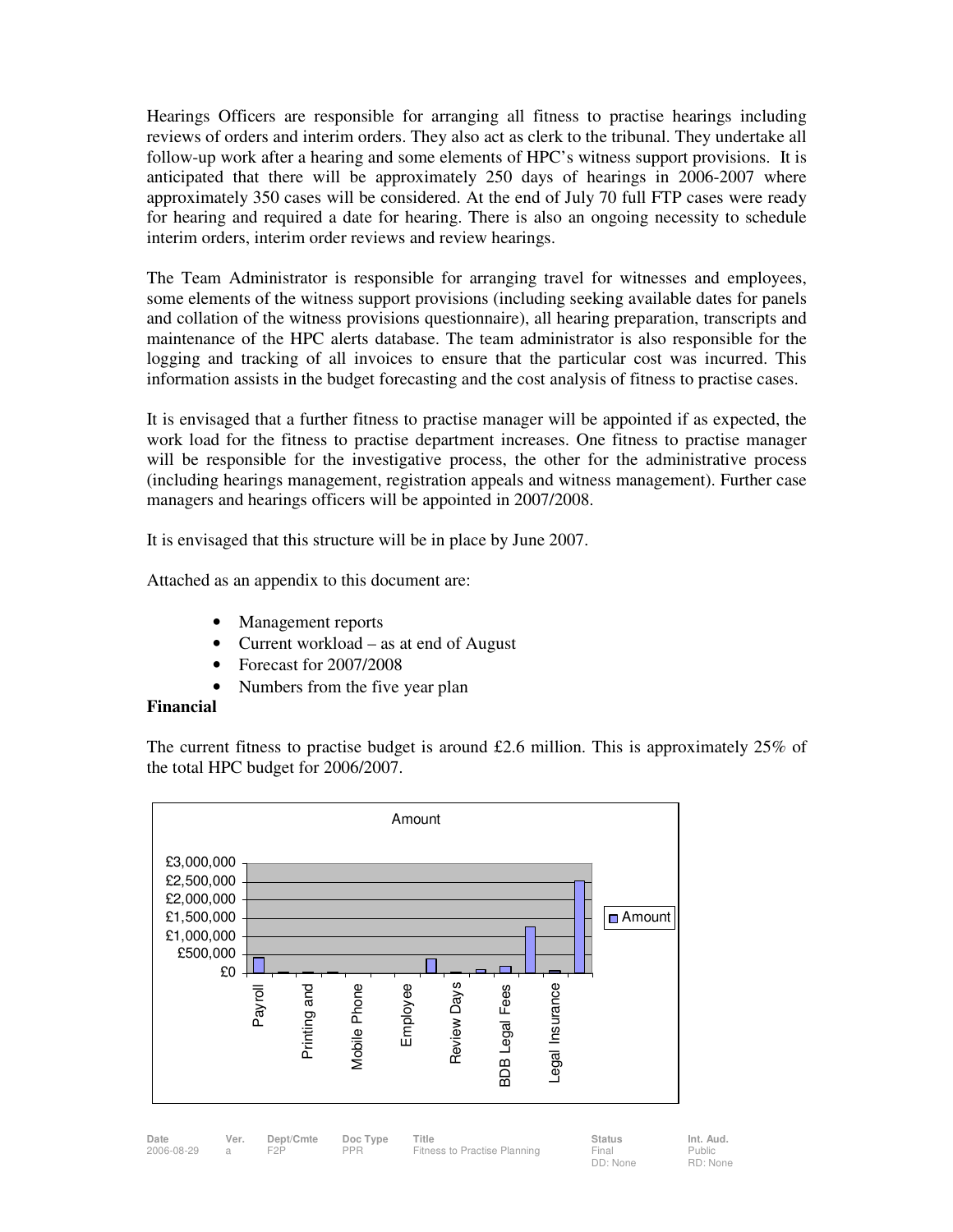The budget is broken down in the following way:

| <b>Budget Line</b><br>Payroll (including basic pay, national insurance cost and recruitment) | <b>Total</b><br>£421,251 |
|----------------------------------------------------------------------------------------------|--------------------------|
| Employee travel and subsistence                                                              | £16,860                  |
| Printing and stationary (including photocopying, files and headed paper)                     | £29,792                  |
| Room Hire (venues outside of park house)                                                     | £29,010                  |
| Mobile Phone                                                                                 | £720                     |
| Communications (Brochures and FTP Annual report)                                             | £13,000                  |
| <b>Employee Training</b>                                                                     | £11,000                  |
| Hearing Costs (including panels, legal assessors and catering costs)                         | £403,940                 |
| <b>Review Days</b>                                                                           | £23,168                  |
| <b>Shorthand Writers</b>                                                                     | £90,250                  |
| <b>BDB</b> Legal Fees <sup>1</sup>                                                           | £188,220                 |
| <b>Kingsley Napley Costs</b>                                                                 | £1,254,000               |
| Legal Insurance                                                                              | £46,200                  |

Ensuring that fitness to practise has the resources (financial, employee and IT systems) is key to the planning for 2007/2008 and for the years ahead.

- (b) Priorities 2006 2007
	- (i) Employee Development and Training

It is important to ensure that all members of the department have the appropriate understanding of the legislation surrounding the work that they do – including the Health Professions Order and the rules made under it, the Human Rights Act, the Data Protection Act and the Freedom of Information Act. The team also require regular training in the following areas:

- The investigative process
- Offences under the 2001 Order

 1 Including presenting registration appeals and CHRE costs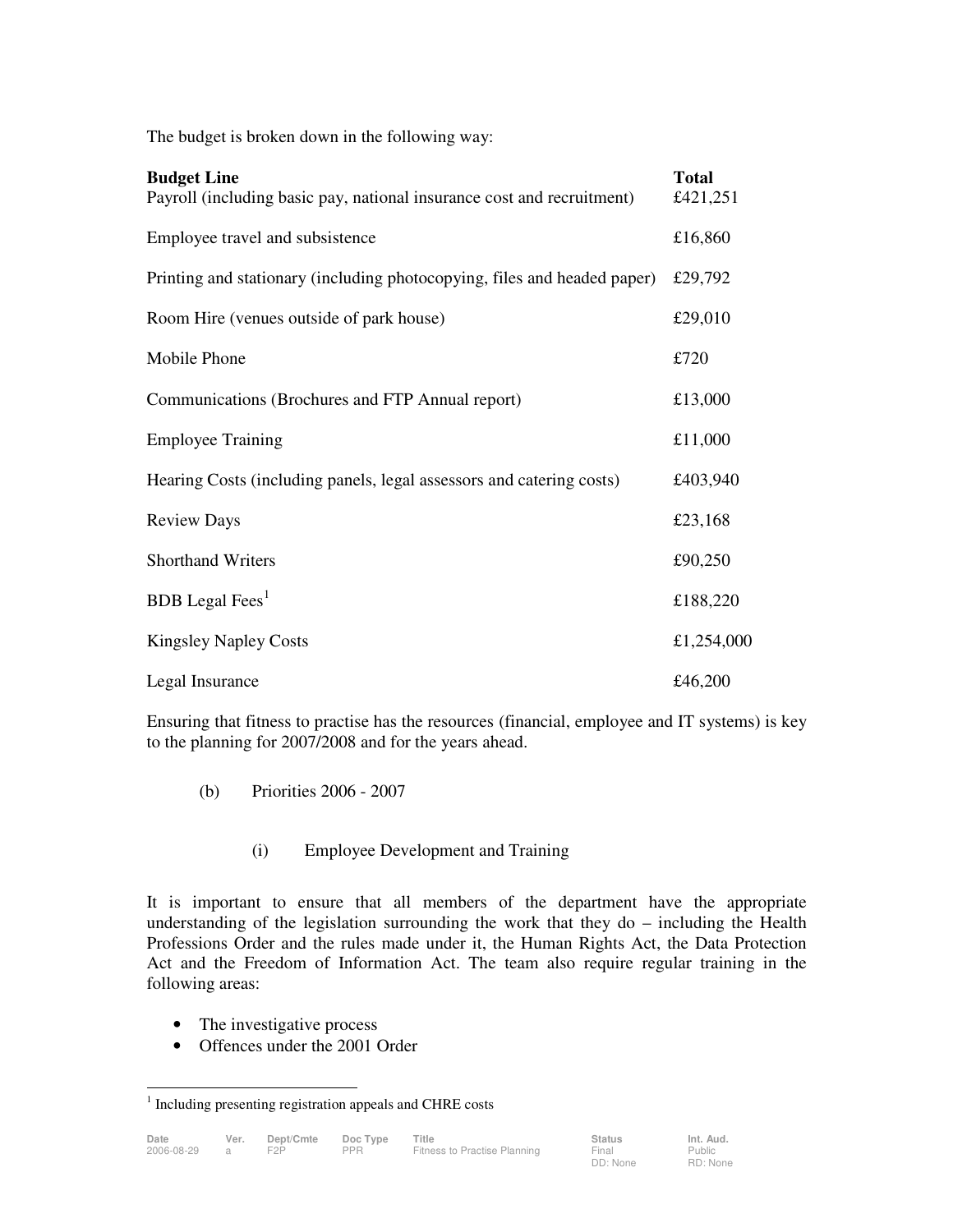- Report writing
- Witness statements
- Witness interviews
- Requiring the disclosure of information
- Witness management
- Evidence management
- Interviews under caution
- The decision to prosecute
- Human rights
- Disclosure in criminal cases.

The team also deal with cases of a highly sensitive and difficult nature and often deal with upset/vulnerable witnesses and aggressive registrants. To this end, it is important that they receive training on how to deal with difficult people, responding to suicidal callers and conflict avoidance. Due to the disturbing nature of the cases they deal with, it is also important that the team work well together as a team and provide each other with appropriate levels of support and understanding.

To date, the team has received in-house training from the Director of Fitness to Practise and Jonathan Bracken. It is now necessary to ensure that we move to the next phase of training to ensure that the fitness to practise team meet increasing operational and strategic demands. They have also received media training, presentation skills training, plain English training and training on how to deal with difficult telephone calls. The next year will see a more structured training programme organised for the team. This will also assist in moving the department forward to a point where they are able to undertake functions that have been historically undertaken by lawyers and reduce the heavy reliance on external lawyers.

The Council agreed in May 2006 that an invitation to tender paper be prepared and issued seeking the provisions of a Parliamentary Agent and for the provision of legal services associated with HPC's fitness to practise process. This document is attached as an appendix.

The training programme will take a year to complete and a similar programme will be provided for all new recruits to the department.

The training programme uses a variety of training providers and provides both practical and theoretical skills. There will be a mixture of in-house training and use of external lawyers

The theoretical elements of the programme will enable all of the fitness to practise team (excluding DFTP and PA) achieve the award of the BTEC Level 5 Advanced Professional Certificate in Investigative Practice from Edexcel, the National Awarding Body. This training is will be provided by Bond Solon, a legal training consultancy. The training will consist of modules in the following:

• Law, Evidence Procedure and Best Practice – this component of the qualification is intended to provide the FTP team with a practical knowledge of relevant legislation, procedures and rules of evidence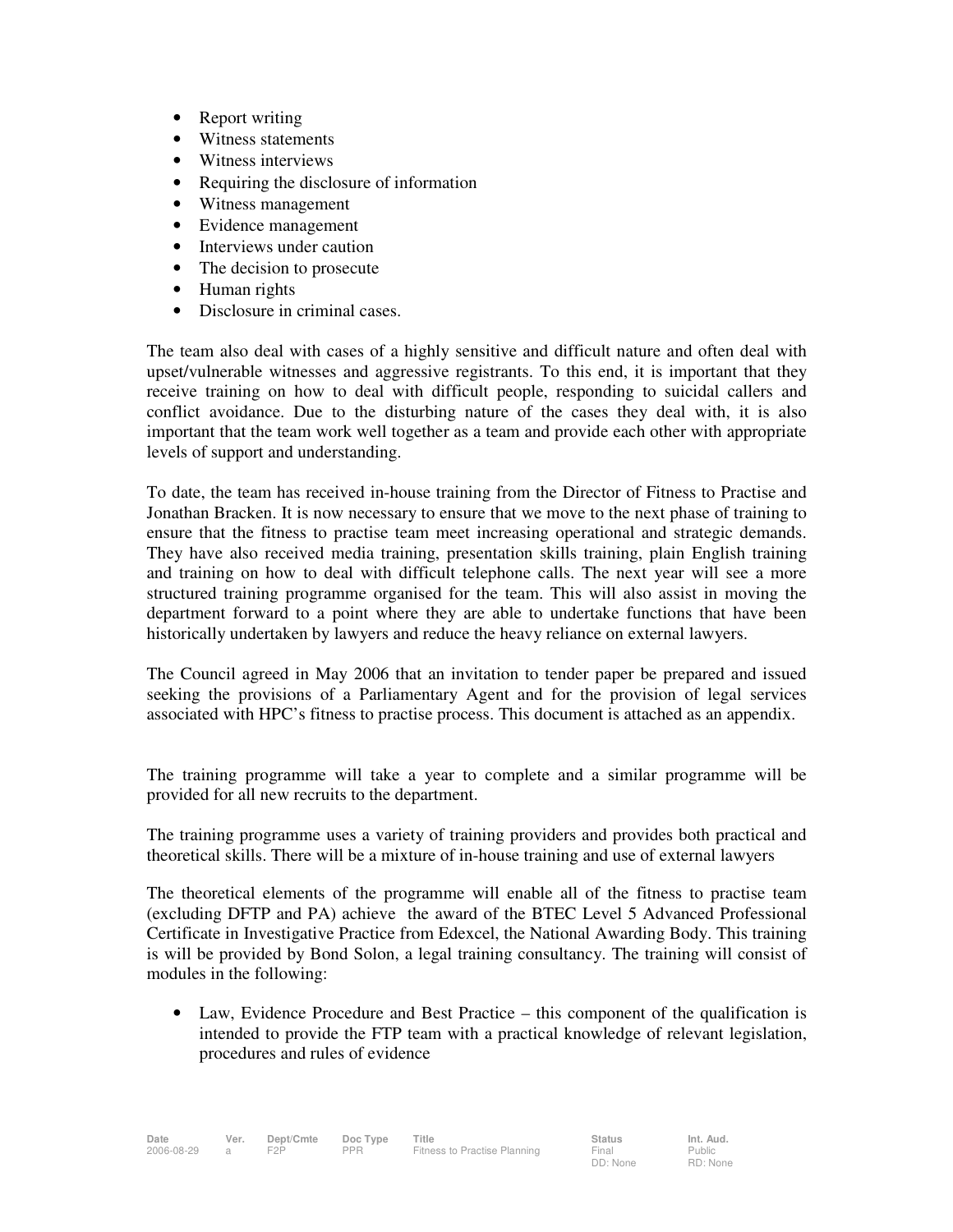- Advanced Statement/ Report Writing and Giving Evidence this component of the course provides the FTP with an ability to write written evidence to best practice standards. The 'Giving Evidence provisions of this component of the course will assist the department in reviewing its witness support provisions
- Advanced Investigative Interviewing
- Conflict Management this will assist the team in dealing with difficult registrants and unhappy witnesses.

Each component of the course will take two days to complete and will be formally assessed.

#### **In-house training**

A programme of training will be provided at each Fitness to Practise team meeting. This training will cover elements such as decision making, the registration appeals process, use of Article 25 powers, summoning powers and the prosecutions policy. The team will also be receiving further training from Jonathan Bracken on the Health Professions Order 2001 and the rules made under it.

# **Team Building**

An event is currently being organised to foster appropriate levels of support and team building in the department.

# **Other training**

A number of the fitness to practise team are currently undertaking distance learning and evening courses which include counselling skills, law and psychology.

(ii) Information Technology

As the number of cases dealt with by the HPC increases, there is a need to ensure all cases are logged and tracked appropriately and to produce reports and statistics to aid in the running of the fitness to practise department.

 In June 2004, the FTP team developed with the HPC IT department the requirements for the fitness to practise tracking system (APU). As an interim measure, an access solution was designed by Eve Seall to record cases and produce statistics.

APU is a lotus notes database and has been designed in-house by the IT department. The database is designed to log, record and track all fitness to practise cases and store all information relating to fitness to practise case work (this includes all case documentation and correspondence. Report requirements have been identified and it is possible to generate a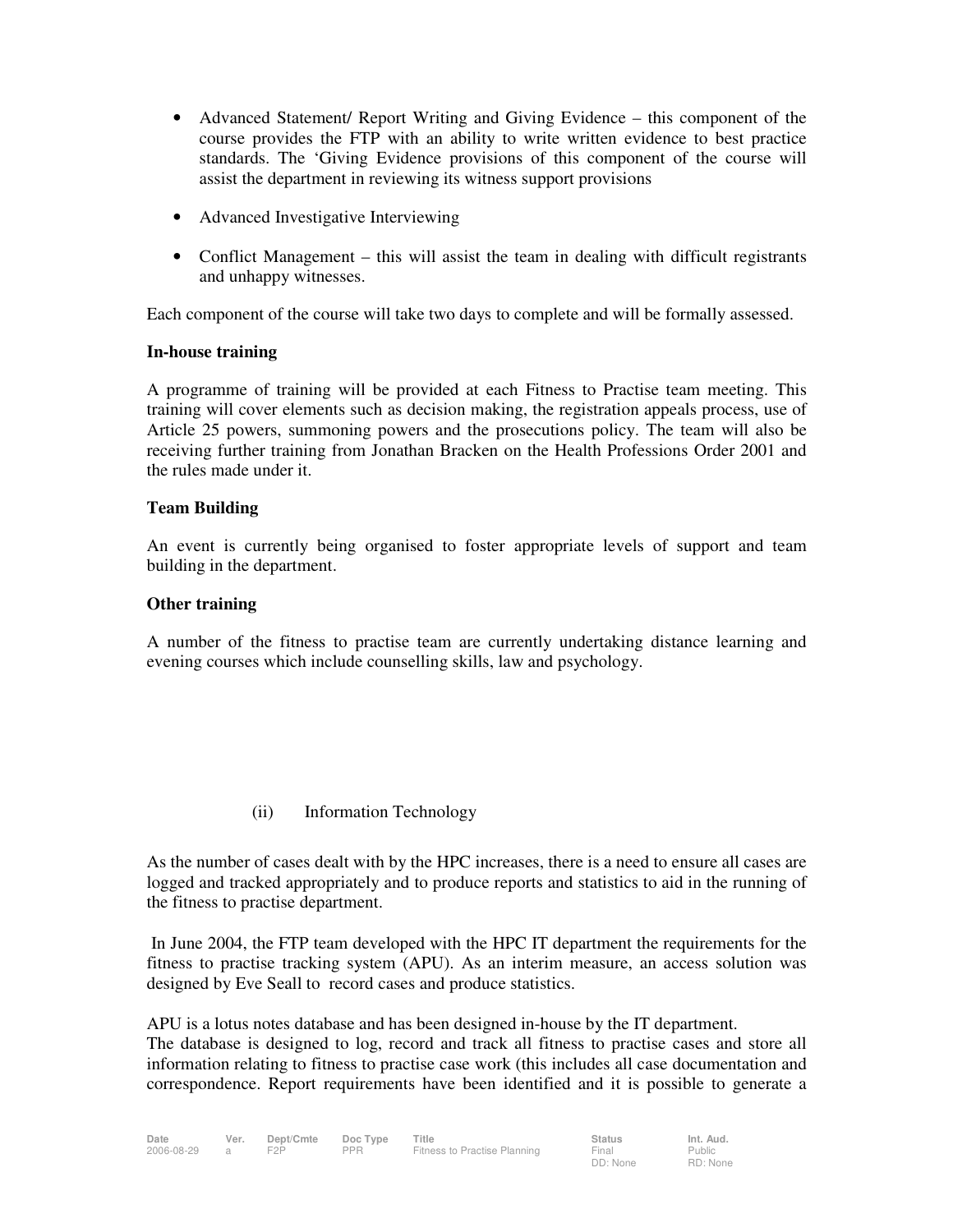range of reports from the system. APU is also used for creating panels for fitness to practise cases. The database keeps a record of all partners that are used for fitness to practise panels and ensures that panel members are not used for the same case twice.

Following a period of testing, all case data and documentation now needs to be loaded into the database.

The functionality of APU includes:

- Linkage to LISA (registration system) and Partners database
- Random electronic selection of fitness to practise panels
- Reports
- Reminder and notes facilities (email reminders to relevant case manager)
- Checklist reminders for fitness to practise team
- Storage facility for all FTP case documentation and correspondence.
- Tracking system for interim orders and orders imposed at final hearing stage.

It will also be used to store and monitor details regarding registrant and complainant ethnicity details.

Currently, all case documentation is kept in hard copy files, APU means that we have backup electronic copies of all hard copy documentation.

# **Timetable**

The timetable for the APU system dependent on internal (IT availability) factors, for the relevant reports to be written and on fitness to practise time for the information to be loaded into the database. The information and documentation relating to approximately 900 fitness to practise cases needs to be loaded into the database (this includes historic and closed cases). All new cases received since June 2006 are correctly loaded on to the system. Attention is now focused on loading all documentation and information relating to cases that are ready to be or have been fixed for hearing and on cases where a suspension, conditions of practice or interim order has been imposed and on cases which are at the case to answer stage of the process. This is approximately 250 cases. Focus will then move to inputting all archived and historic cases. It is anticipated that the database will be fully operational by the end of November 2006.

(c) Preparation for Internal Audit

The Fitness to Practise department is due to be reviewed by the internal auditors in the second quarter of 2006/2007, the audit is scheduled to take six days and will look at the following risk areas:

- Legal cost over-runs
- Legal challenge to HPC operations
- Exceptional tribunal costs
- Witness non-attendance
- Losing FTP Cases
- Employee/Partner physical assault by hearing attendees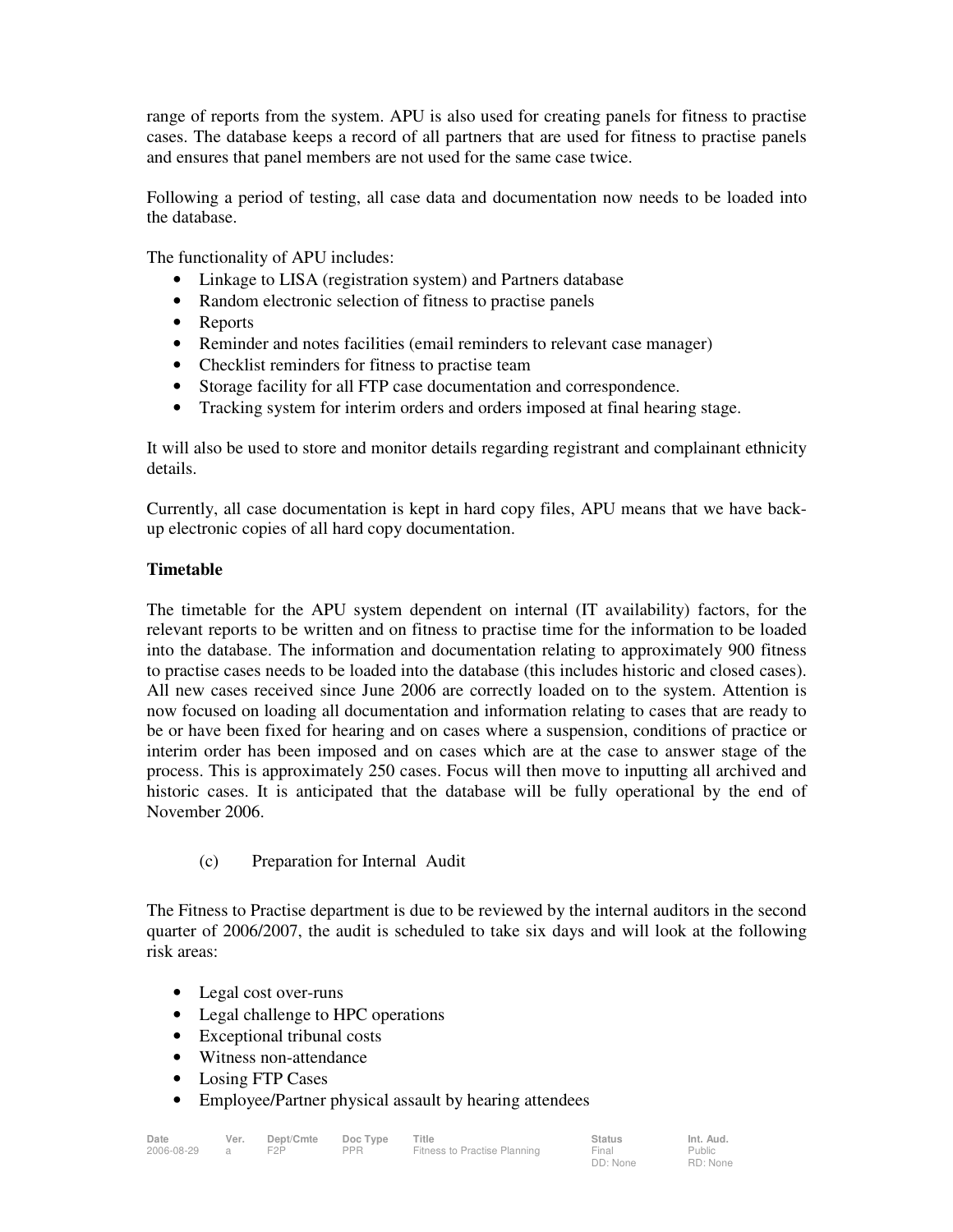• Registration Appeals

The audit will look at mitigation for each risk. It is important that the department is fully prepared for an audit, and can ensure that outside of the audit, the processes in place are still up to the standard required for audit.

(d) Communication

A key area of work for the fitness to practise department is in ensuring that its policies and procedures are communicated effectively and in a clear, open and transparent fashion. The Fitness to Practise annual report aids in this process, however, all aspects of how the department communicates with stakeholders will be reviewed over the next year. It is also vital to ensure that the fitness to practise process is accessible to all who have cause to interact with it.

#### **Fitness to Practise Annual Report**

Article 44(1) of the Health Professions Order states that 'The Council shall publish at least once in each calendar year a statistical report which indicates the efficiency of the arrangements it has put in place to protect the public from persons whose fitness to practise is impaired, together with the Council's observations on the report. Furthermore the Practice Committee Constitution Rules states that at least once in every calendar year a Practice Committee shall review the allegations heard by the Committee during the previous 12 months. The Fitness to Practise annual report also serves to meet this purpose. To date, this report has been published every year since 2004, increasing in size every year. The 2006 annual report is provided in the appendix.

#### **Timetable**

Every month, the Fitness to Practise Manager produces monthly statistics required for the operational running of the department. Some of these statistics are also used for the Fitness to Practise Annual report. Non-operational statistics are produced for the three fitness to practice committees four times a year and all statistics for the annual report are collated at the time of writing the report. In January 2007 the Committees will review the 2006 annual report. In February 2007 the meeting of the chairmen and vice chairmen of the practice committees will consider a draft outline and structure of the report and the full report will be considered by the practice committees in April 2007.

#### **Improved Communication**

It is also important to review how information is communicated to stakeholders, registrants, complainants and witnesses. This will include the implementation of service level standards, building relationships with other organisations (including, but not limited to – employers of registrants, police forces, CHRE, other regulatory bodies and complaints organisations). A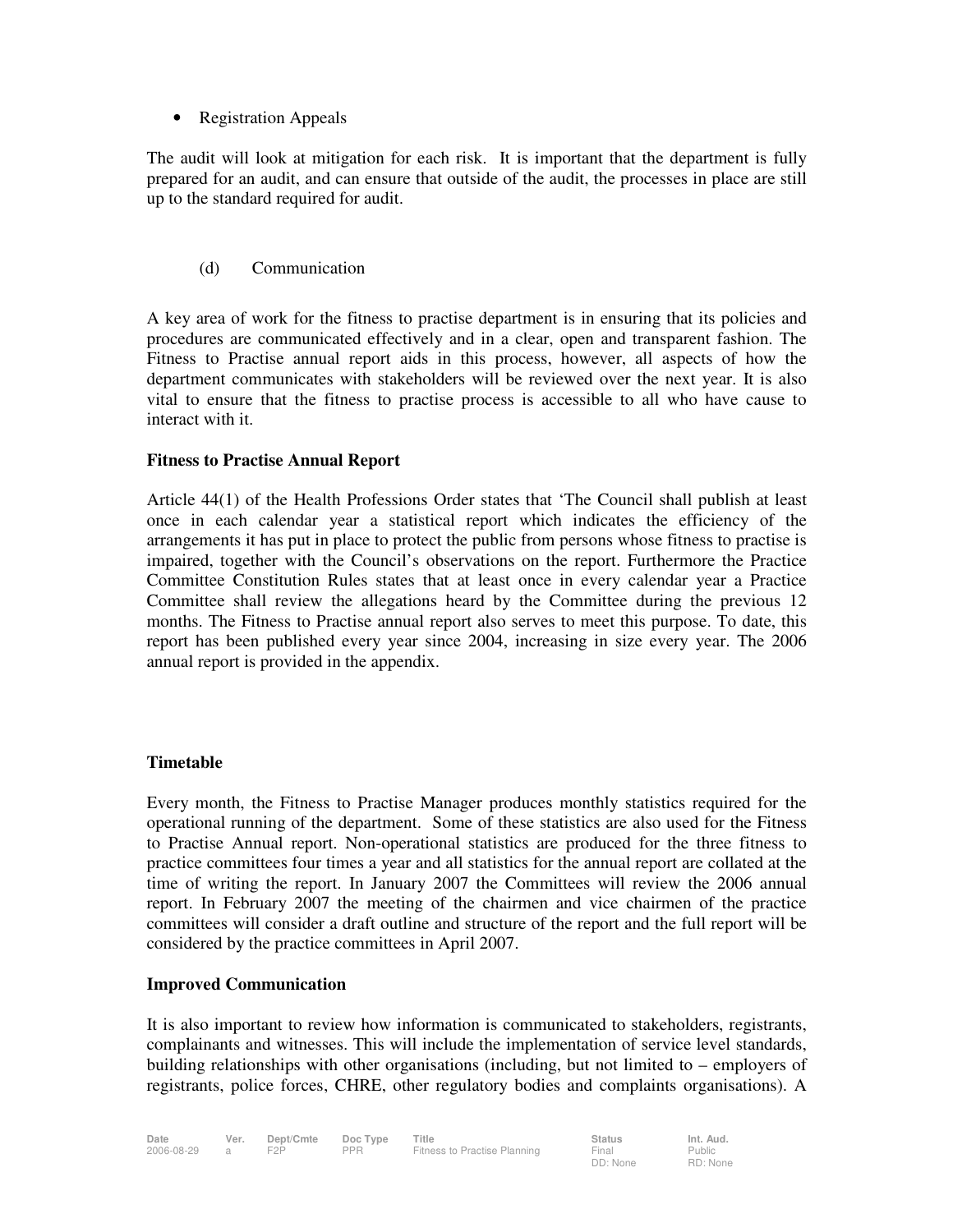number of meetings have taken place with ambulance trusts to begin this process and in 2005 a circular was sent to police forces and employers of registrants. Following the implementation of Home Office circular 6/2006 (attached in the appendix) it is now necessary to provide an update to the information previously sent. It is also necessary to ensure that when there is a problem, this is communicated to employers and fed into any review of HPC standards.

In July 2005 a protocol was signed between HPC and the Counter Fraud and Security Service. Consideration will now be given as to whether protocols are a suitable mechanism for ensuring the effective exchange of information. Research into the most appropriate organisations to contact to arrange protocols will also take place. Meetings have been arranged with NHS Quality Improvement Scotland and the Healthcare Commission to discuss how to take this work forward. Other regulatory bodies – such as the GMC have signed protocols and memorandums of understanding with a range of organisations including the Association of Chief Police Officers (ACPO) and the Crown Prosecution Service (CPS).

Improved communications also includes reviewing standard documentation and information that is on the website and ensuring that when a registrant has a complaint made against them, they are provided with appropriate information and documentation and that their case is handled in a professional manner by the designated case manager.

The review of information on the website will also include asking the committees to consider whether the amount of information on the website is appropriate – including whether it is appropriate to place transcripts on-line and listing cases prior to a hearing date being fixed.

- (i)
- (ii) Information Provision

It is also important to ensure that information provided to panels, legal assessors, witnesses, registrants and to the fitness to practise team is regularly reviewed and updated. It is necessary to ensure the following is kept under review:

- Regularly updated Practice Notes
- Fitness to Practice Manual
- Regular review days for legal assessors and panel chairs
- Regular case law update
- Dissemination of CHRE Learning points
- Practice notes of the relationship between criminal and fitness to practise proceedings
- Regularly review of the indicative sanctions policy

#### **Timetable**

Work continues on the above.

*(iii) Witness Support Provisions*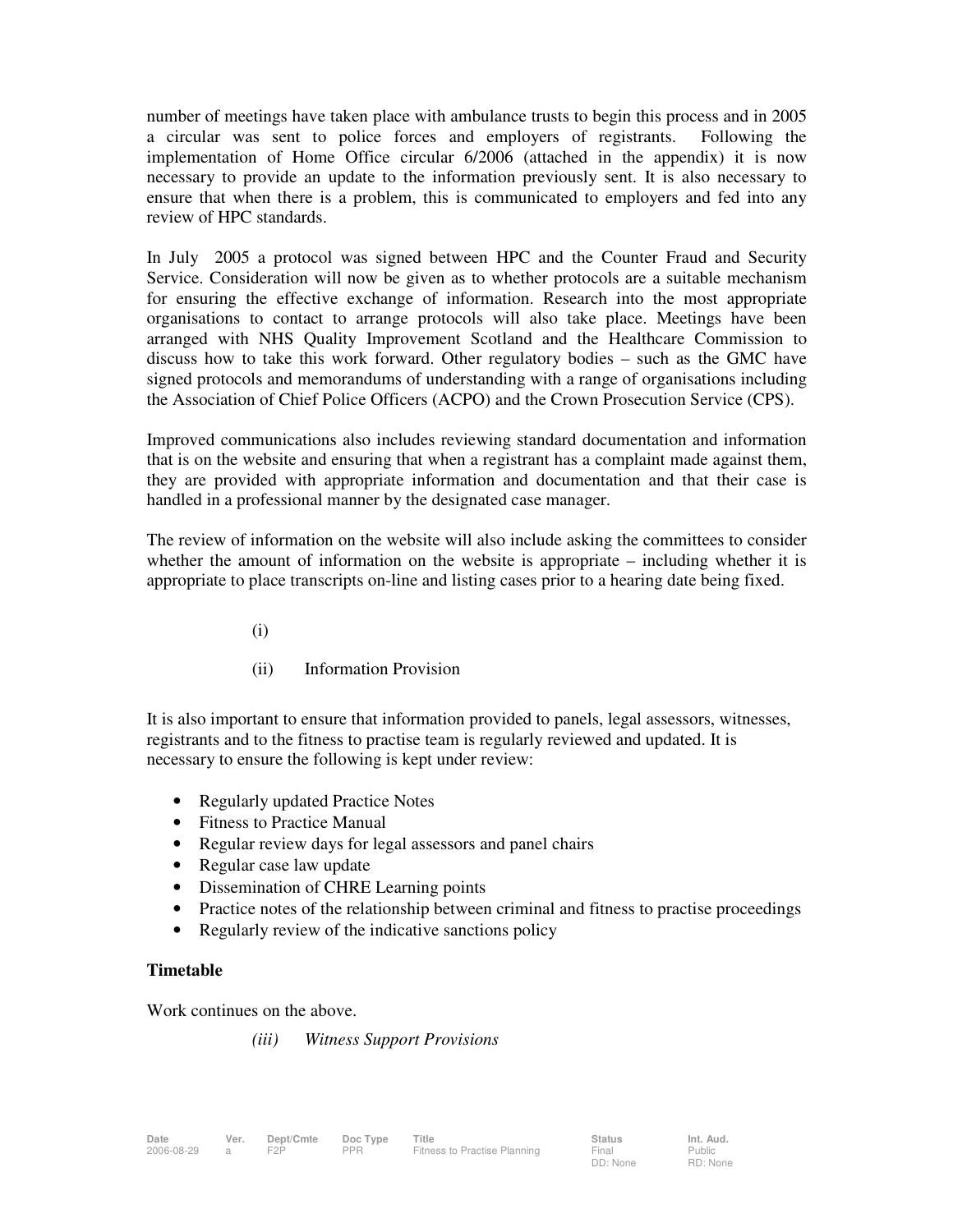As part of the ongoing review of the processes and procedures adopted by the fitness to practise team, it is proposed that there is a review of the provisions that are in place to support complainants and witnesses through the fitness to practise process. Currently in place is the document 'how to make a complaint about a health professional' and a witness pack. Furthermore, the team administrator in the fitness to practise team arranges travel and accommodation for all witnesses that require it and case managers visit witnesses where appropriate. A key element of the review into non-medical regulation was the witness support provisions provided by a number of regulators. It is now necessary to review the provisions provided by the HPC, including brochures, witness material and how witnesses and complainants are communicated too.

This review will be undertaken by a case manager, the hearings officers and the team administrator.

#### **Timetable**

It is initially proposed that a questionnaire is given to those who act as witnesses in HPC hearings. This will assist us in assessing the witness provisions that are already in place and what further provisions are required. Furthermore, it is proposed that HPC publish service standards which explain when registrants, complainants and witnesses should expect to hear from the FTP team. This information will be incorporated into the review of the standard documentation and brochures which should be complete before April 2007.

(e) Accessibility

A key area of work in the fitness to practise department, is in ensuring that the process is as accessible as possible. It is felt that the area of the process which is initially likely to have the most impact, is in the initial reception of complaints or concerns about health professionals. The current system only allows for written complaints. This system favours complainants who are articulate and is a disadvantage for those complainants whose first language is not English. In January 2006, the Investigating Committee approved the principal of a complaints form and for taking complaints over the telephone. However, before such a process can be implemented a number of steps need to be taken. Article 22(5) of the Health Professions Order 2001 makes particular reference to an allegation being in the 'form required by Council.' Currently, that form includes being made in writing. Appropriate training needs to be provided to the fitness to practise department.

Furthermore, it is necessary to review the fitness to practise department to ensure that its processes and policies are accessible and continually improved.

#### **Timetable**

The process to review all fitness to practise policies and procedures will begin in October/November 2006 and continue for the rest of the financial year. This review will include a review of all fitness to practise practice notes including Equal Treatment. Michael Guthrie, a policy officer in the Policy and Standards team is currently writing a practice note for panels on disability.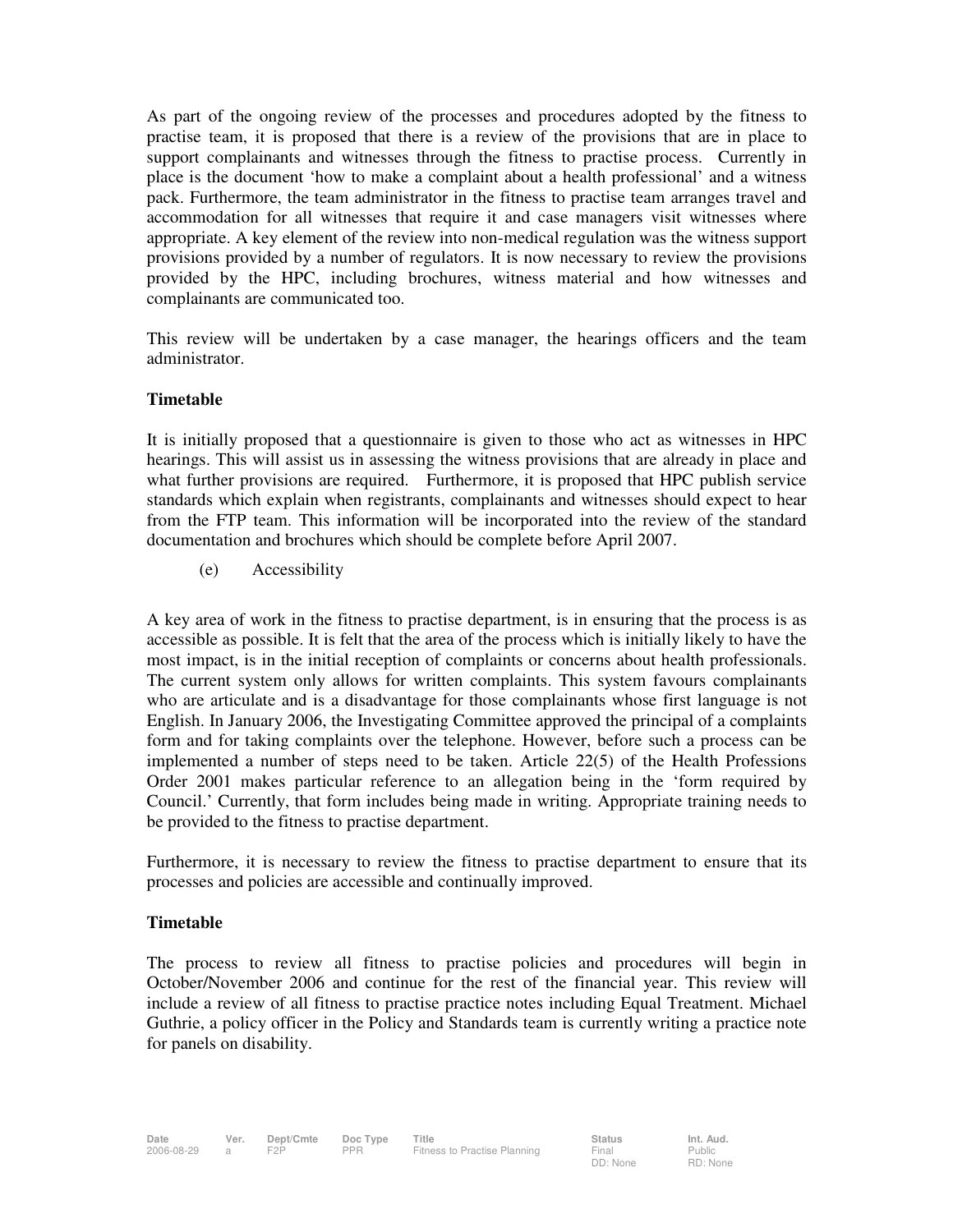A proposal will be provided to Council in October on the form in which an allegation should be made.

The process of capturing information about ethnicity will begin in the new year.

Training the fitness to practise department will take place as set out above.

(f) Managing a Case Load

HPC needs to ensure that it properly manages it case load, ensuring that cases are allocated to the appropriate case manager and undergo risk profiling before allocation. It also needs to ensure that effective forecasting of numbers takes place to accurately predict financial and people requirements for the years ahead.

 Furthermore, the following areas will be reviewed/implemented to ensure that the case load is managed properly:

- Implementation of Case Directions with effect from October 2006
- Risk profiling
- Costs per case
- Model of Investigation including ensuring complainants understand the process and a better explanation of the types of cases HPC can deal with and ensuring that cases are investigated properly. This includes contacting relevant parties to verify facts
- Ensuring consistency in decision making
- Particulars ensuring that the registrant understands in sufficient detail the allegation so as to mount a credible defence.
- Identifying when an employer is looking for guidance and when it is appropriate to make an allegation
- Operational Forecasting
- Review of Service Level Agreement with Kingsley Napley,
	- *(g) This area is the largest area of work for the remainder of 2006/2007*
	- (h) Review of Prosecutions Policy and Procedure

In May 2005 Council approved the prosecutions policy for offences under Article 39 of the Health Professions Order 2001. To ensure the best use of resources, the focus of HPC's enforcement activities in relation to protection of title was directed at preventing misuse of titles and encouraging continued compliance with the law rather than isolated prosecution. To date, HPC has not prosecuted anybody for committing an offence under Article 39.

Between July 2005 and March 2006, 369 complaints about the use of title were received. Since April 2006 a further 99 complaints have been received. There has also been an increase in questions about when HPC will prosecute an individual for a protection of title offence. A review of the policy has been undertaken and a new proposal for the prosecution of offences will be provided to Council in October 2006.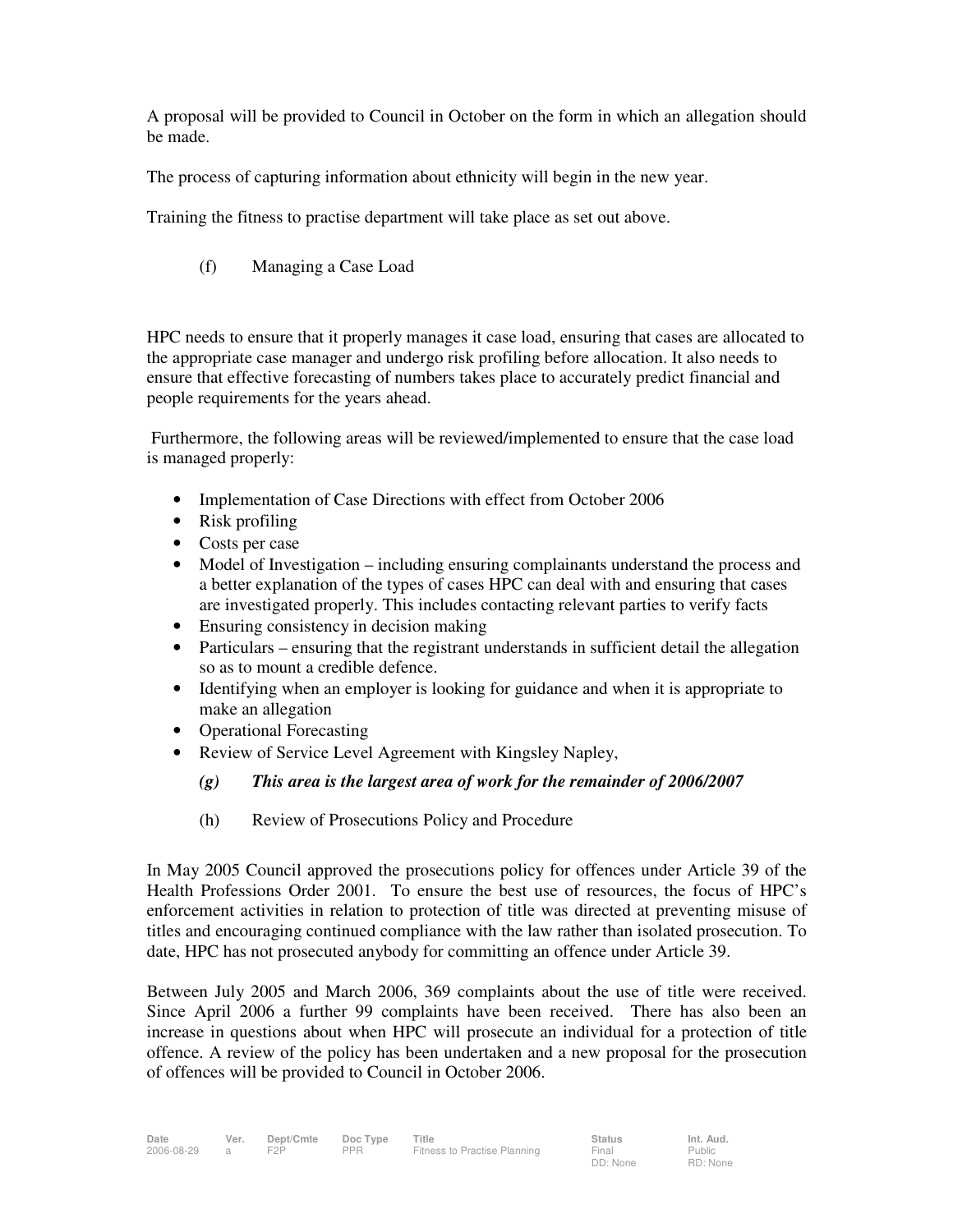# **Timetable**

A proposal will be provided to Council in October 2006

(i) The Data Protection and Freedom of Information Acts

To date there has been an ad-hoc approach to requests made under the data protection and freedom of information act to the fitness to practise department

In order to ensure that the department is fully compliant with the  $act(s)$  and can provide appropriate responses to complainants, a review of this area will take place in the next financial year.

# **Timetable**

Work to begin in April 2007

- (j)
- (k)
- (l) Bichard

Council will be asked in 2007 to consider the recommendations of the Bichard Inquiry and what impact the Safeguarding Vulnerable Groups Bill will have on the HPC. This work will include providing appropriate advice to panels and ensuring access to the information held by the Independent Barring Board.

- (m) Other Issues for Consideration
	- Costs of High Court Cases and CHRE Referrals
	- Review of Health and Character process

#### (n) Appendix

- Management reports
- Current workload as at end of August
- Forecast for 2007/2008
- Numbers from the five year plan
- 2006 Annual Report
- Home Office Circular 6/2006
- Case Management Strategy Document February 2005
- How to make a complaint about a health professional
- Provision of legal services